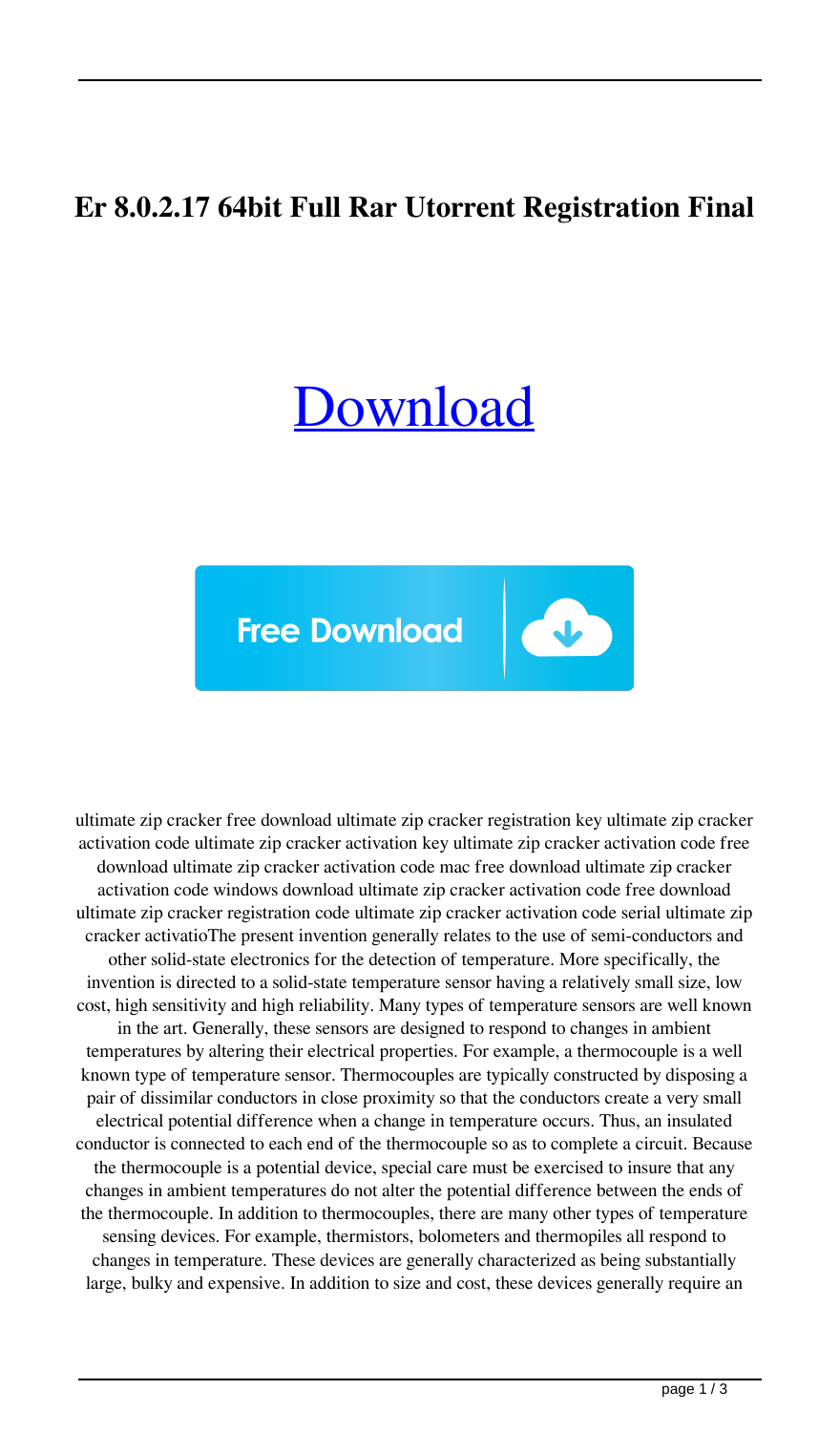external power source for operation. Many applications of temperature sensors have not been met by the prior art devices. For example, micro-electromechanical (MEMS) temperature sensors have been developed to address problems such as the cost and size of conventional thermocouples. These MEMS type temperature sensors are fabricated from small, flexible solid state elements in the form of a diaphragm. The diaphragm bends to change its area, and thereby its resistance. The resistance change is then used to detect the temperature change. The small size of the diaphragm minimizes the overall size of the sensor. In addition, the use of MEMS allows the sensor to be small and cost effective. Although the use of MEMS sensors has proven to be successful in